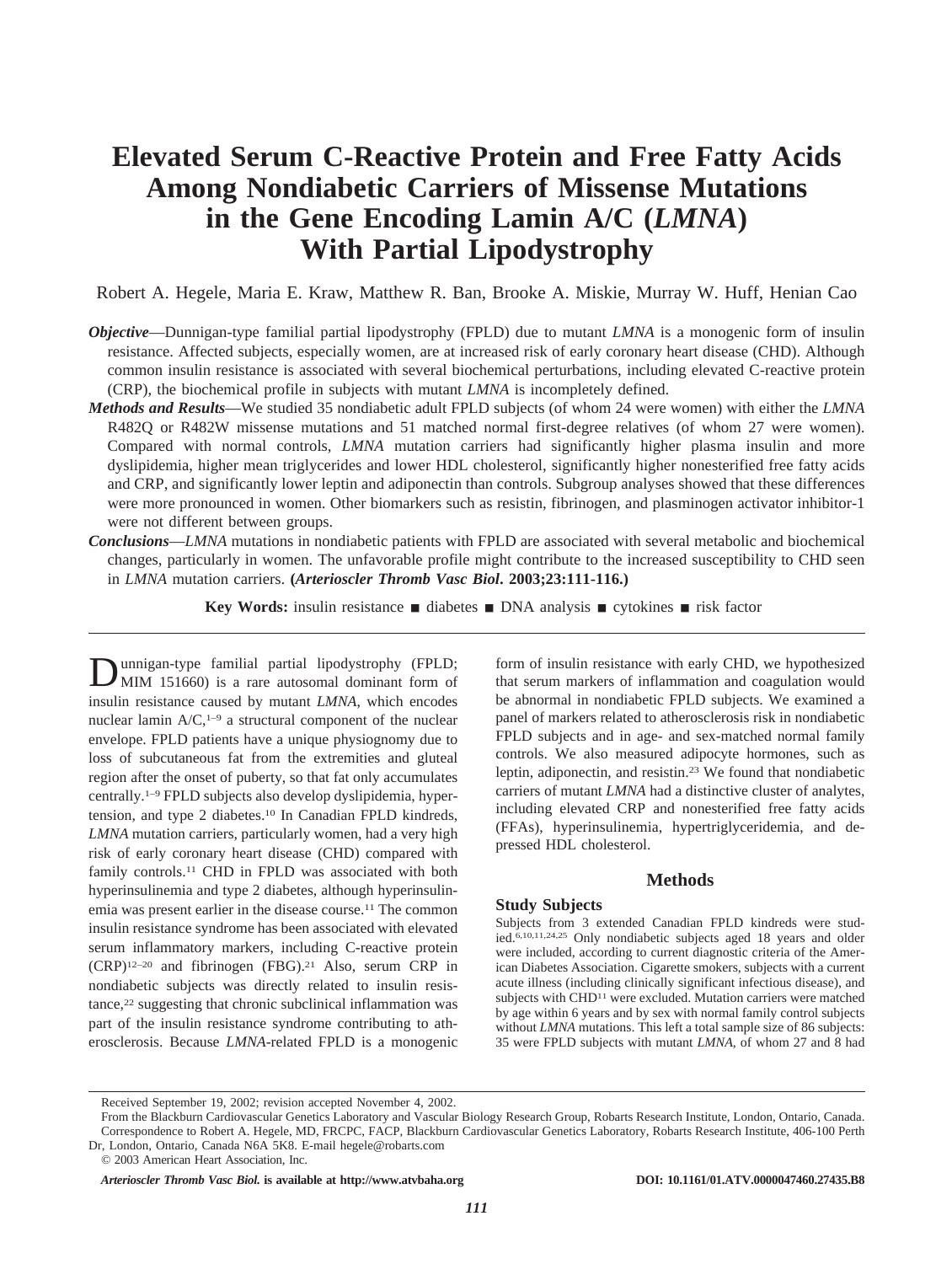|                               | All Subjects    |                 |                | Women           |                 |                | Men             |                 |                |
|-------------------------------|-----------------|-----------------|----------------|-----------------|-----------------|----------------|-----------------|-----------------|----------------|
|                               | <b>FPLD</b>     | Controls        | P (Difference) | <b>FPLD</b>     | Controls        | P (Difference) | <b>FPLD</b>     | Controls        | P (Difference) |
| <b>Number</b>                 | 35              | 51              |                | 24              | 27              |                | 11              | 24              |                |
| Age, y                        | $39.7 \pm 3.0$  | $42.5 \pm 2.3$  | <b>NS</b>      | $39.2 \pm 3.8$  | $39.2 \pm 3.3$  | <b>NS</b>      | $41.0 \pm 4.8$  | $46.2 \pm 3.0$  | <b>NS</b>      |
| BMI, $\text{kg/m}^2$          | $25.5 \pm 0.8$  | $27.2 \pm 0.72$ | <b>NS</b>      | $24.4 \pm 0.8$  | $26.2 \pm 1.1$  | <b>NS</b>      | $27.7 \pm 1.5$  | $28.4 \pm 0.9$  | <b>NS</b>      |
| Dyslipidemia                  | 68.6%           | 7.8%            | < 0.0001       | 75.0%           | 7.4%            | < 0.0001       | 54.5%           | 8.3%            | 0.0026         |
| Blood pressure, mm Hq         |                 |                 |                |                 |                 |                |                 |                 |                |
| Systolic                      | $142 + 15$      | $132 + 23$      | <b>NS</b>      | $138 + 20$      | $129 + 25$      | <b>NS</b>      | $144 + 16$      | $135 + 21$      | <b>NS</b>      |
| <b>Diastolic</b>              | $87 + 11$       | $80 + 10$       | <b>NS</b>      | $87 + 11$       | $77 + 10$       | 0.033          | $87 + 10$       | $84 + 11$       | <b>NS</b>      |
| <b>Hypertension treatment</b> | 21.2            | 8.3%            | 0.030          | 31.8%           | 15.4%           | NS (0.07)      | 9.9%            | 4.4%            | <b>NS</b>      |
| Glucose, mmol/L               | $5.13 \pm 0.17$ | $4.96 \pm 0.08$ | <b>NS</b>      | $4.93 \pm 0.15$ | $4.79 \pm 0.13$ | <b>NS</b>      | $5.49 \pm 0.39$ | $5.13 \pm 0.09$ | <b>NS</b>      |
| HbA1c, %                      | $5.63 \pm 0.16$ | $5.53 \pm 0.10$ | <b>NS</b>      | $5.57 \pm 0.10$ | $5.61 \pm 0.15$ | <b>NS</b>      | $5.79 \pm 0.54$ | $5.47 \pm 0.13$ | <b>NS</b>      |

**TABLE 1. Clinical Attributes of FPLD Nondiabetic** *LMNA* **Mutation Carriers And Normal Family Controls**

Values are mean $\pm$ SEM.

BMI indicates body mass index; HbA1c, glycosylated hemoglobin; NS, not significant.

the R482Q and R482W mutations, respectively. Fifty-one family controls had a normal *LMNA* gene. Height, weight, body mass index (kg/m2 ), and blood pressure were determined. The use of antihypertensive medications was recorded. Dyslipidemia was defined as an untreated plasma triglyceride 95th and/or HDL cholesterol below the 5th percentile for age and sex, according to thresholds from the normal Canadian population.26 The study was approved by the University of Western Ontario Institutional Review Board.

# **Biochemical and Genetic Determinations**

Blood was centrifuged at 2000 rpm for 30 minutes, and the plasma was stored at  $-70^{\circ}$ C. Assays of fasting plasma concentrations of lipids, lipoproteins (including direct measurements of LDL cholesterol after ultracentrifugation), apolipoprotein (apo) A1 and B, glucose, glycosylated hemoglobin, insulin, C-peptide, and leptin were performed by using established procedures.<sup>10,11</sup> Fasting plasma insulin concentration was determined by radioimmunoassay (RIA, Pharmacia), which had a sensitivity of 0.4 ng/mL and intra-assay and interassay coefficients of variation of 5.2% and 8.7%, respectively. C-peptide concentration was determined by RIA (Diagnostic Products) with a minimal detection limit of 43 pmol/L and 0% crossreactivity with insulin. Serum nonesterified FFA concentration was measured by using the ACS-ACOD kit (Wako), which had a detection limit of 0.01 mmol/L and a maximum coefficient of variation of 2.7%. Fasting plasma leptin concentration was determined by quantitative ELISA (Quantikine Human Leptin, R&D Systems), which had a minimal detectable concentration of 0.5 ng/mL, a limit of linearity of 100 ng/mL, and an interassay coefficient of variation of 8.3%. Fasting plasma adiponectin concentration was determined by RIA (Linco), which had a detection limit of 1 ng/mL and an interassay coefficient of variation of 5%. Plasma acylation-stimulating protein (ASP) concentration was determined by ELISA (Quidel), which had a detection limit of 200 ng/mL and an interassay coefficient of variation of 5%. Fasting plasma resistin concentration was determined by ELISA (BioVendor), which had a detection limit of 2 ng/mL and an interassay coefficient of variation of 7.2%. Serum tumor necrosis factor (TNF)- $\alpha$  concentration was determined by ELISA (Biosource International), which had a maximum coefficient of variation of 8.2%. Serum CRP concentration was measured using a high-sensitivity automated nephelometric method (Beckman Coulter), which had a detection limit of 0.05 mg/L and a maximum coefficient of variation of 6%. Serum plasminogen activator inhibitor-1 (PAI-1) concentration was measured with the Stachrom PAI kit (Diagnostica Stago) that had a detection limit of 5 IU/mL and a maximum coefficient of variation of 4%. Serum FBG was analyzed according to the von Clauss method,<sup>27</sup> which had a maximum coefficient of variation of 9.5%. DNA extraction and *LMNA* genotyping were performed as described,<sup>10,11</sup> using sequenceproven DNA standards.

## **Statistical Analyses**

Clinical and biochemical traits for *LMNA* mutation carriers were compared with matched family controls. Differences between genotypes in qualitative traits were compared with Fisher's exact test in SAS version 6.12 (SAS Institute). All continuous variables assumed a distribution that was not significantly different from normal after logarithmic transformation. Differences between genotypes in logarithmically transformed quantitative traits were compared by Student's *t* tests from the general linear models procedure in SAS. For the purpose of presentation, untransformed variables are shown in the tables. For all quantitative variables, the entire sample size afforded  $>75\%$  power to detect a 1.6-fold difference and  $>90\%$ power to detect a 2.0-fold difference ( $\alpha$ =0.05). Post hoc subgroup analyses according to sex were also performed. A value of  $P<0.05$ was taken as the nominal level of significance.

# **Results**

#### **Baseline Clinical Attributes of the Study Sample**

Baseline clinical and biochemical attributes (unadjusted  $mean \pm SE$  for quantitative traits) are shown in Table 1. FPLD subjects and controls were well matched by sex, age, and glycemic variables. Body mass index was not different. Post hoc analysis showed that the ratio of waist-to-hip circumference was higher in FPLD subjects (data not shown). Although systolic blood pressure and the use of antihypertensive medications were not significantly increased in the FPLD subjects, diastolic blood pressure was significantly increased in female FPLD subjects (Table 1). FPLD subjects with mutant *LMNA* also had significantly more dyslipidemia defined by the age- and sex-specific population cut points specified above,<sup>26</sup> and these differences were significant in both sexes (Table 1).

# **Biochemical Phenotypes**

Biochemical traits related to atherosclerosis (unadjusted  $mean \pm SE$ ) are shown in Table 2. In the entire study sample, there were numerous significant differences between FPLD subjects and normal family controls. For instance, among the plasma lipoproteins, mean triglyceride was significantly higher and mean HDL cholesterol was significantly lower in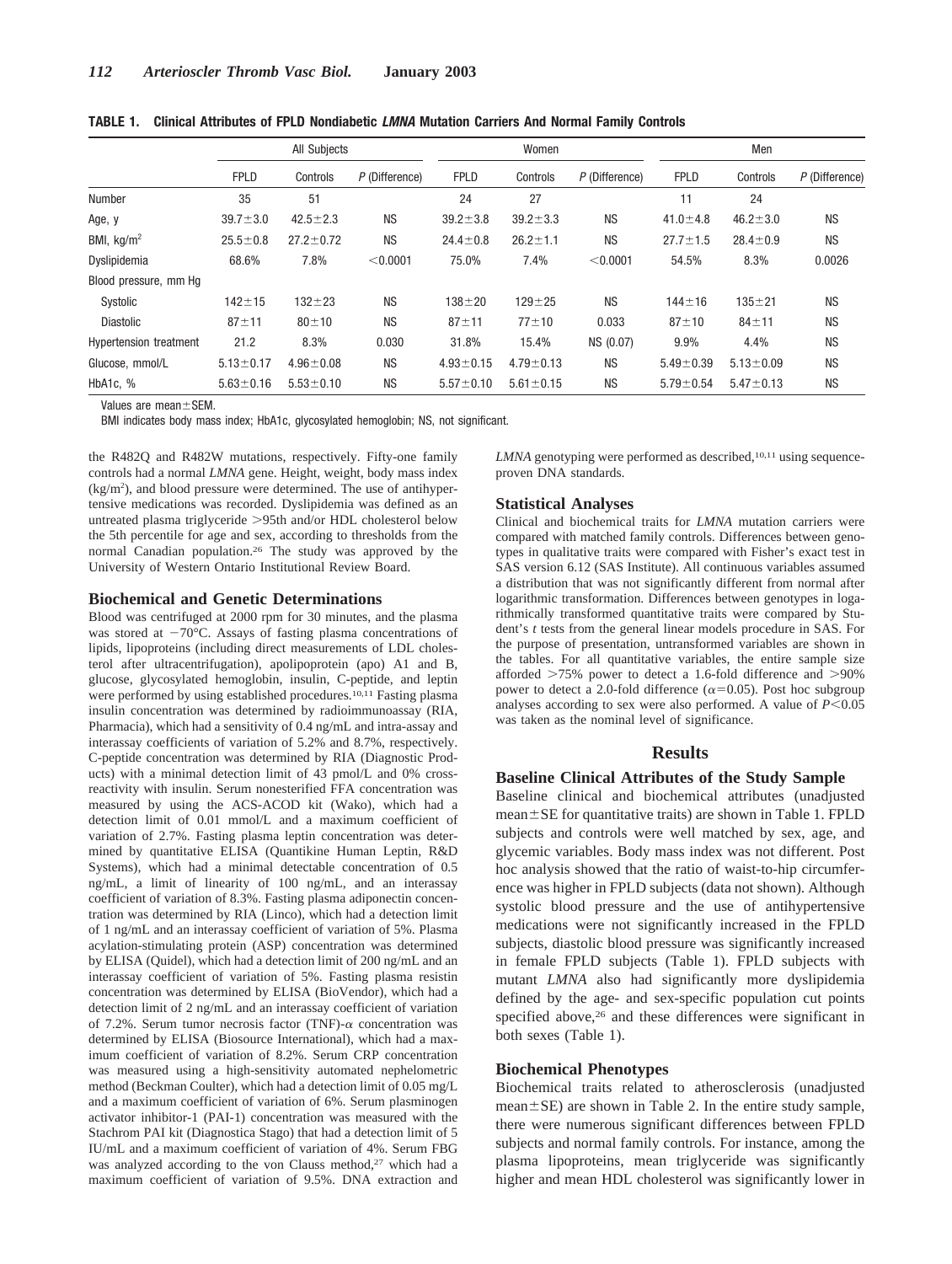|                         | All Subjects    |                 |                | Women           |                 |                | Men             |                 |                |
|-------------------------|-----------------|-----------------|----------------|-----------------|-----------------|----------------|-----------------|-----------------|----------------|
|                         | <b>FPLD</b>     | Controls        | P (Difference) | <b>FPLD</b>     | Controls        | P (Difference) | <b>FPLD</b>     | Controls        | P (Difference) |
| Lipoprotein variables   |                 |                 |                |                 |                 |                |                 |                 |                |
| Cholesterol, mmol/L     |                 |                 |                |                 |                 |                |                 |                 |                |
| Total                   | $5.12 \pm 0.18$ | $5.29 \pm 0.16$ | <b>NS</b>      | $5.13 \pm 0.22$ | $5.43 \pm 0.27$ | <b>NS</b>      | $5.11 \pm 0.29$ | $5.14 \pm 0.15$ | <b>NS</b>      |
| <b>HDL</b>              | $1.09 \pm 0.04$ | $1.34 \pm 0.05$ | 0.0004         | $1.16 \pm 0.05$ | $1.45 \pm 0.06$ | 0.0007         | $0.97 + 0.06$   | $1.23 \pm 0.07$ | 0.014          |
| LDL                     | $3.11 \pm 0.17$ | $3.48 \pm 0.14$ | <b>NS</b>      | $3.07 \pm 0.31$ | $3.46 \pm 0.25$ | <b>NS</b>      | $3.21 \pm 0.30$ | $3.50 \pm 0.14$ | <b>NS</b>      |
| Triglycerides, mmol/L   | $2.45 \pm 0.26$ | $1.26 \pm 0.11$ | < 0.0001       | $2.52 \pm 0.31$ | $1.33 \pm 0.19$ | 0.0012         | $2.29 \pm 0.47$ | $1.17 \pm 0.11$ | 0.0021         |
| Lipoprotein(a), mg/dL   | $3.46 \pm 0.91$ | $5.95 \pm 1.21$ | <b>NS</b>      | $2.75 \pm 0.82$ | $6.57 \pm 1.84$ | <b>NS</b>      | $4.88 \pm 2.21$ | $5.26 \pm 1.57$ | <b>NS</b>      |
| ApoB, g/L               | $1.09 + 0.05$   | $1.04 \pm 0.04$ | <b>NS</b>      | $1.14 \pm 0.05$ | $1.03 \pm 0.07$ | <b>NS</b>      | $1.03 \pm 0.09$ | $1.05 \pm 0.04$ | <b>NS</b>      |
| Metabolic variables     |                 |                 |                |                 |                 |                |                 |                 |                |
| Insulin, U/L            | $16.6 \pm 2.0$  | $12.5 \pm 1.8$  | 0.020          | $19.2 \pm 2.5$  | $12.0 \pm 2.1$  | 0.0045         | $11.1 \pm 2.5$  | $13.1 \pm 3.2$  | <b>NS</b>      |
| C-peptide, pmol/L       | $1014 \pm 76$   | $714 \pm 43$    | 0.0004         | $1084 + 92$     | $685 + 63$      | 0.0007         | $883 \pm 129$   | $748 + 56$      | <b>NS</b>      |
| Free fatty acids, mol/L | $0.66 \pm 0.05$ | $0.43 \pm 0.03$ | < 0.0001       | $0.72 \pm 0.06$ | $0.46 \pm 0.05$ | 0.0012         | $0.56 \pm 0.08$ | $0.40 \pm 0.03$ | 0.025          |
| TNF- $\alpha$ , pg/mL   | $7.43 \pm 0.63$ | $9.99 \pm 0.90$ | <b>NS</b>      | $7.43 \pm 0.63$ | $10.5 \pm 1.46$ | <b>NS</b>      | $7.43 \pm 0.63$ | $9.55 \pm 1.11$ | <b>NS</b>      |
| Leptin, ng/mL           | $6.89 \pm 0.63$ | $16.1 \pm 2.18$ | 0.0025         | $7.26 \pm 0.58$ | $23.3 \pm 3.3$  | 0.0003         | $6.18 \pm 1.47$ | $7.54 \pm 1.12$ | <b>NS</b>      |
| Adiponectin, ng/mL      | $5.21 \pm 0.74$ | $11.8 \pm 1.1$  | 0.0042         | $5.05 \pm 0.82$ | $13.8 + 2.1$    | 0.016          | $5.51 \pm 1.80$ | $10.1 \pm 1.0$  | NS (0.09)      |
| ASP, ng/mL              | $585 + 337$     | $748 + 296$     | <b>NS</b>      | 783±604         | $1061 \pm 518$  | <b>NS</b>      | $320 + 87$      | $349 + 76$      | <b>NS</b>      |
| Resistin, ng/mL         | $16.7 \pm 2.8$  | $19.2 \pm 2.2$  | <b>NS</b>      | $17.0 \pm 2.5$  | $18.7 \pm 2.5$  | <b>NS</b>      | $15.8 \pm 7.2$  | $19.7 \pm 4.1$  | <b>NS</b>      |
| Atherosclerosis markers |                 |                 |                |                 |                 |                |                 |                 |                |
| CRP, mg/L               | $4.86 \pm 1.18$ | $2.69 \pm 0.38$ | 0.035          | $5.93 \pm 1.78$ | $3.07 \pm 0.39$ | NS (0.06)      | $2.97 \pm 0.48$ | $2.39 \pm 0.60$ | <b>NS</b>      |
| PAI-1, IU/mL            | $12.3 \pm 4.8$  | $13.4 \pm 1.8$  | <b>NS</b>      | $12.3 \pm 4.8$  | $15.7 \pm 3.4$  | <b>NS</b>      | $12.3 \pm 5.2$  | $11.4 \pm 1.4$  | <b>NS</b>      |
| Fibrinogen, g/L         | $2.26 \pm 0.08$ | $2.35 \pm 0.08$ | <b>NS</b>      | $2.33 \pm 0.09$ | $2.35 \pm 0.09$ | <b>NS</b>      | $2.13 \pm 0.15$ | $2.35 \pm 0.14$ | <b>NS</b>      |

**TABLE 2. Biochemical Attributes of FPLD** *LMNA* **Mutation Carriers and Normal Family Controls**

Values are mean ± SEM.

the FPLD subjects than in family controls. These significant differences were also seen in subgroup analysis according to sex and were consistent with the findings in Table 1. Twenty-four of 24 dyslipidemic subjects defined by age- and sex-matched cut points had high triglyceride and low HDL cholesterol levels, whereas only 4 of 24 had elevated LDL cholesterol values (data not shown). A post hoc subgroup analysis showed that dyslipidemic FPLD subjects also had significantly lower leptin but higher FFA and insulin levels than did normolipidemic subjects (data not shown). Plasma concentrations of lipoprotein(a) and apo B were not different between FPLD subjects and controls (Table 2).

Among metabolic variables, mean insulin and C-peptide were significantly higher in FPLD subjects than in family controls (Table 2). In the subgroup analysis according to sex, insulin and C-peptide were significantly higher in female FPLD subjects than in controls, but there was no difference in males. These findings suggest that insulin resistance is more pronounced in nondiabetic FPLD women than men. In the overall sample, serum FFA concentrations were significantly higher in FPLD subjects than in family controls. In the subgroup analysis according to sex, this difference was significant in both men and women.

As previously observed, mean leptin<sup>28</sup> and adiponectin<sup>29</sup> concentrations were significantly lower in FPLD subjects than in family controls. In the subgroup analyses according to sex, these analytes were both significantly lower in female FPLD subjects than in controls, but there was no difference in men. Again, this was consistent with a more severe biochemical phenotype related to insulin resistance in nondiabetic FPLD women than men. No differences were seen for ASP, resistin, or TNF- $\alpha$  between FPLD subjects and controls, both in the entire sample and in the subgroups divided by sex. Among inflammatory and coagulation markers, only mean CRP concentration was significantly higher in FPLD subjects than in family controls. Trends to higher mean CRP concentrations were seen in FPLD subjects of both sexes, but again the magnitude of the difference appeared to be more pronounced in nondiabetic FPLD women. Post hoc pairwise correlation analysis showed significant correlations between insulin or C-peptide and both FFA and CRP. For instance, in the overall sample, C-peptide was correlated with both FFA and CRP, with Pearson coefficients of  $0.21$  ( $P=0.038$ ) and 0.50 ( $P<0.0001$ ), respectively. Similar correlations were seen between insulin and these analytes, both overall and in subgroups divided by sex (data not shown). There were no differences in mean concentrations of PAI-1 or FBG in the entire sample or in the subgroups.

#### **Discussion**

FPLD due to mutant *LMNA* is a monogenic human model of insulin resistance with increased CHD risk, particularly in women.11 Although CHD onset occurred later in the clinical course of FPLD (mean age,  $\approx$  47 years) and was associated with the presence of type 2 diabetes, hyperinsulinemia and dyslipidemia were seen in FPLD at younger ages, before the onset of hyperglycemia and diabetes.11 The present findings extend the spectrum of proatherogenic metabolic abnormali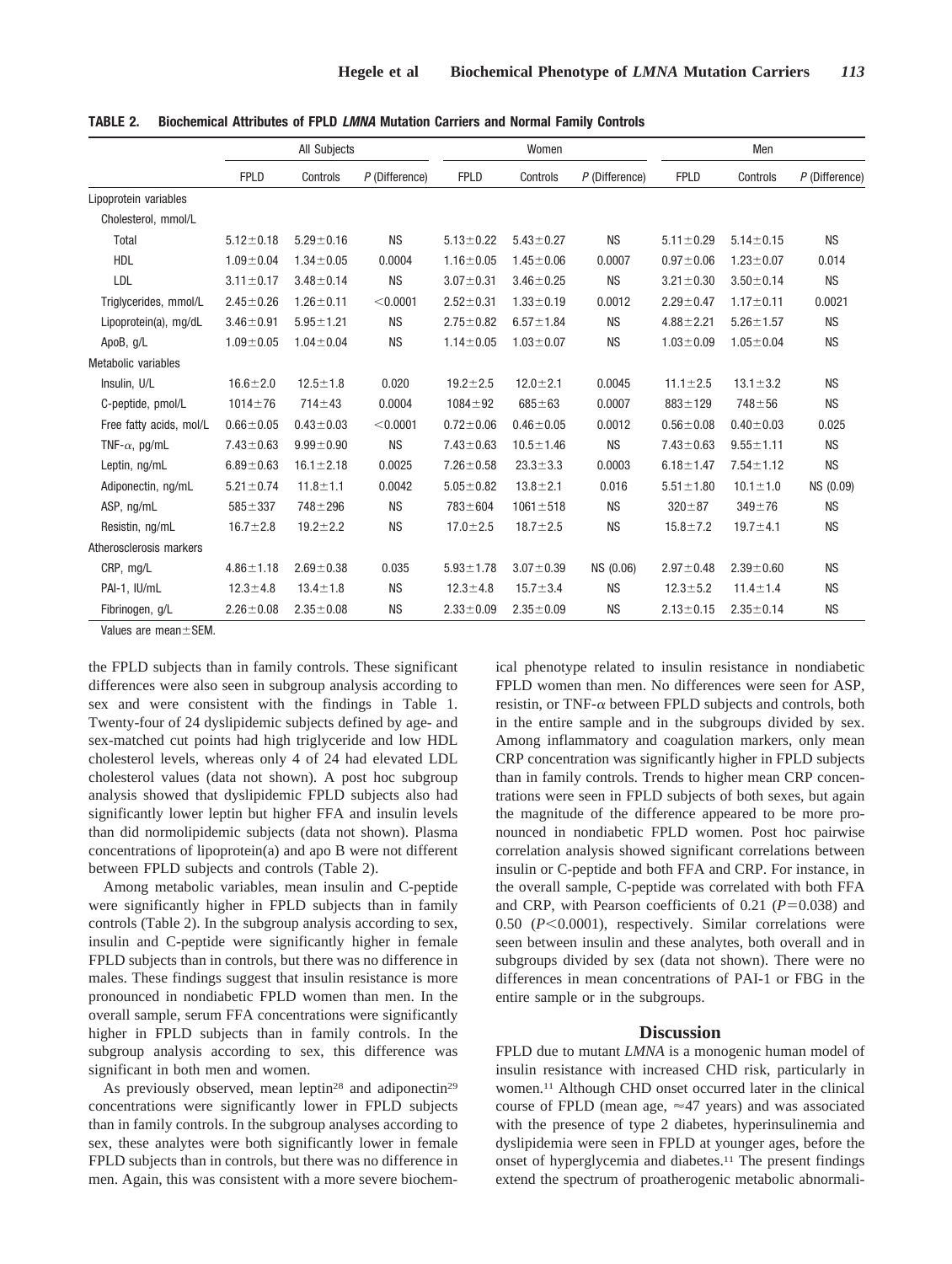ties found in younger hyperinsulinemic nondiabetic FPLD subjects with mutant *LMNA*. Specifically, the metabolic phenotype in FPLD includes increased serum concentrations of both FFA and CRP, with no changes in concentrations of TNF- $\alpha$ , PAI-1, or FBG. Leptin and adiponectin were significantly lower in FPLD subjects, whereas ASP and resistin were not significantly different. Overall, the distinctive cluster of proatherogenic metabolic abnormalities in nondiabetic FPLD subjects included elevated insulin, triglyceride, FFA, and CRP levels and low HDL cholesterol. Generally, these differences were more pronounced in the nondiabetic FPLD women than in men (Table 2). Subgroup analysis by sex showed that diastolic blood pressure was increased in female FPLD subjects. While early CHD in FPLD, especially in affected females, could simply reflect the risk seen in common type 2 diabetes, it is also possible that early metabolic changes present before the onset of diabetes may contribute to atherogenesis in FPLD. Because years may elapse between the onset of insulin resistance and the onset of frank diabetes, the presence of proatherosclerotic metabolic changes in nondiabetic FPLD subjects is consistent with the reported increase in CHD predisposition, especially in women.<sup>11</sup>

The association with CHD in FPLD is consistent with the epidemiological association of CHD with common hyperinsulinemia.30 The basis for the increased risk of CHD in the common insulin resistance syndrome is complex, with contributions from several different component metabolic abnormalities.30 The cardinal plasma lipoprotein abnormality in both common insulin resistance and FPLD is elevated triglycerides and depressed HDL cholesterol, with little or no increase in plasma LDL cholesterol or apo B.10,11 Absence of an association of FPLD with lipoprotein(a) was consistent with the absence of an association of lipoprotein(a) with common insulin resistance. Alternatively, because lipoprotein(a) is so strongly genetically determined and widely variable in concentration, the sample size might have been too small to detect a difference. Future analyses of lipoprotein subfractions are planned for these kindreds. The presence of the high triglyceride/low HDL cholesterol profile in a monogenic syndrome of high CHD risk is relevant, because fibrate treatment to normalize this profile does not affect LDL cholesterol and still reduces CHD risk.31

Because an elevated FFA level is a feature of common insulin resistance, 32,33 it was important to document that FFA was elevated in FPLD, both in the overall sample and the subgroups divided by sex. FFA was correlated with insulin and C-peptide concentrations in this study. Elevated FFA underlies the insulin resistance syndrome through various mechanisms,32,33 although the basis for increased FFA in FPLD is probably different from that in common insulin resistance. In this regard, it may be of interest that FFA was increased in male FPLD subjects, whose insulin and C-peptide concentrations were not significantly increased. Nonesterified FFA acts as both a metabolic substrate and a signal controlling glucose utilization in muscle and liver and insulin metabolism in pancreatic beta cells.32,33 In FPLD, the absence of peripheral subcutaneous fat results in lipids being targeted for deposition in central fat stores. FFA is inextricably associated with the insulin resistance associated with central obesity, because central adipocytes are resistant to insulin action and portal FFA delivery to the liver increases when visceral triglyceride stores increase.<sup>32,33</sup> In addition, the increased muscle triglyceride stores in FPLD could interfere with insulin action or glucose utilization, although such a causal relationship has not been demonstrated.32,33 Furthermore, increased FFA and prolonged dyslipidemia might be toxic to pancreatic beta cells, and this could predispose to pancreatic failure, leading to diabetes. In the subgroup analysis of men, the presence of significantly increased FFA in FPLD, with no significant difference in insulin or C-peptide, suggests that FFA elevation precedes the onset of hyperinsulinemia in affected subjects.

The adipocyte plays a key role in the development of insulin resistance.34 The finding of decreases in both leptin and adiponectin in FPLD subjects, particularly women, confirms previous observations.28,29 The significant decrease in these 2 adipocyte-derived hormones in FPLD is consistent with evidence that links leptin and adiponectin to the metabolic consequences of lipodystrophy. For instance, leptin and adiponectin administered together corrected insulin resistance in a mouse model of lipodystrophy.35 Also, a decrease in adiponectin often precedes the development of insulin resistance.36 A differentiating feature between FPLD and common insulin resistance is that although both are characterized by low adiponectin, FPLD is characterized by low leptin due to an absolute deficiency of subcutaneous adipose stores, whereas common insulin resistance is characterized by increased leptin due to increased subcutaneous adipose stores.37 The absence of differences in ASP and resistin between FPLD and controls suggests that these analytes might be less strongly related to human insulin resistance.<sup>23</sup>

The other novel finding was the presence of a significantly increased serum CRP concentration in nondiabetic FPLD subjects in the overall sample. These trends were also seen in the subgroup analyses according to sex, particularly in women. CRP was positively correlated with insulin and C-peptide concentrations in this study. Prospective epidemiological studies identified high-normal or increased serum CRP as an independent predictor of CHD.12–20 Furthermore, among healthy, nondiabetic subjects, elevated CRP was associated with measures of insulin sensitivity, suggesting that chronic subclinical inflammation was part of the insulin resistance syndrome.22 However, until now there had been little information about serum inflammatory markers, particularly CRP, in monogenic syndromes of insulin resistance. The present findings suggest that increased serum CRP can be associated with central fat exclusively, because peripheral subcutaneous fat is absent in FPLD subjects and total body fat content was reduced, as indicated by decreased serum leptin. It is also possible that CRP is primarily elevated in FPLD owing to defective *LMNA* and its subsequent effects on adipocyte biology and chronic inflammation.

The specific association between increased CRP and FPLD is highlighted by the absence of significant differences for other acute-phase response markers. For instance, TNF- $\alpha$ , a cytokine produced by adipose tissue that may also play an important role in insulin resistance,<sup>38</sup> was not increased in FPLD subjects. Also, interleukin-6, which plays a key role in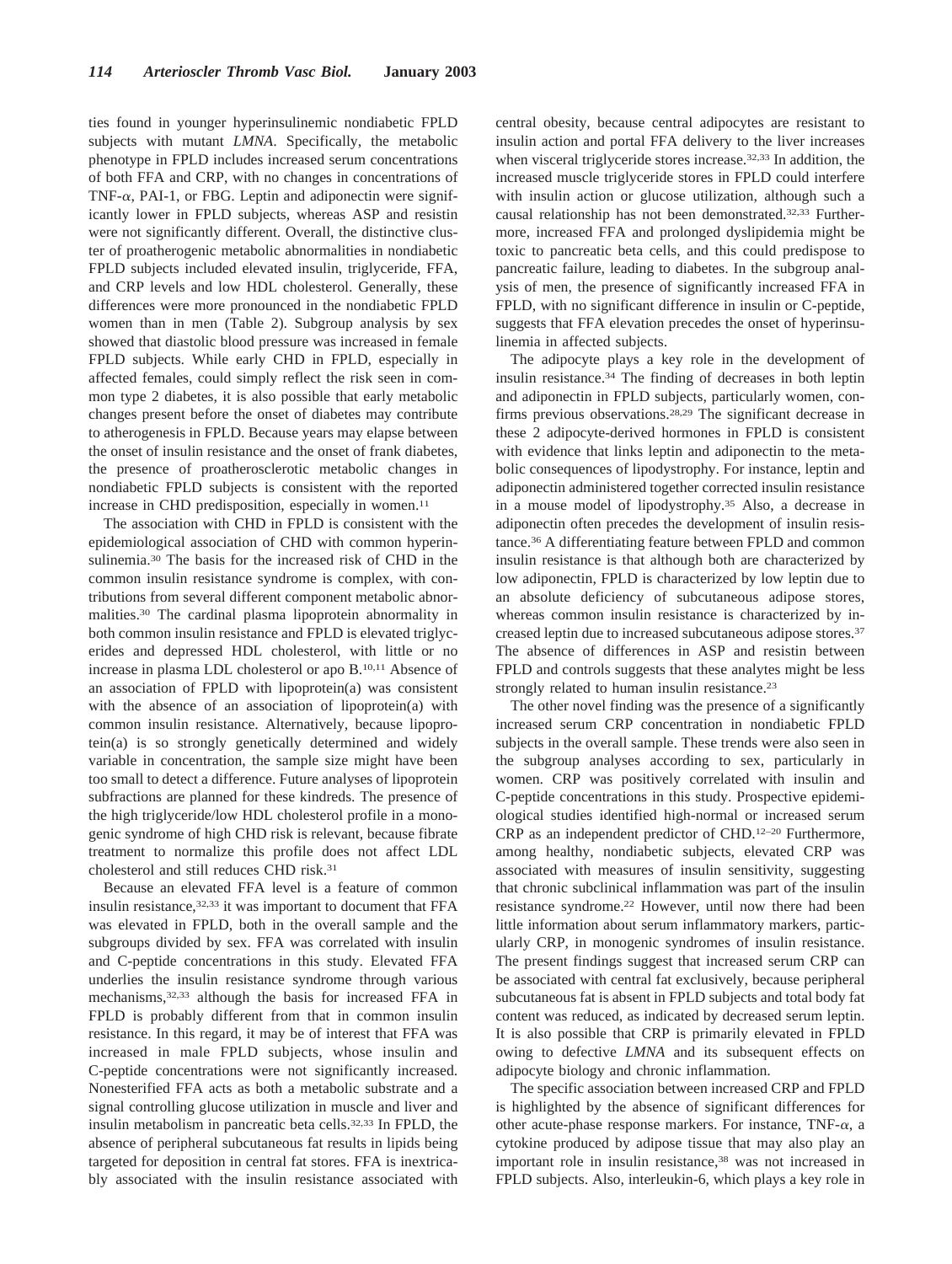adipocyte biology,39 was not different in FPLD subjects compared with controls in a preliminary analysis (data not shown). Furthermore, PAI-1 and FBG, procoagulant markers whose concentrations were previously shown to be elevated in common insulin resistance,<sup>21,40,41</sup> were not elevated in FPLD. However, in FPLD, only CRP was significantly increased, to levels consistent with those associated with increased CHD risk in populations,<sup>42</sup> with no differences in the measured cytokines, such as  $TNF-\alpha$ , or procoagulants, such as PAI-1 and FBG. Studies in populations have indicated that abdominal obesity with insulin resistance is associated with increases in both CRP43,44 and PAI-1,40 which contrasts with the increase in CRP only in FPLD. Although elevated CRP is also associated with specific clinical components of the common insulin resistance syndrome, such as blood pressure,45 any independent association of elevated CRP with particular biochemical and/or clinical characteristics of FPLD would be difficult to ascertain in this relatively small study sample.

In summary, nondiabetic FPLD resulting from mutant *LMNA* was associated with hyperinsulinemia, high triglycerides, low HDL, hypoleptinemia, hypoadiponectinemia, elevated FFAs, and elevated CRP but not with changes in LDL cholesterol, apo B, lipoprotein(a), resistin, ASP, TNF- $\alpha$ , PAI-1, or FBG. The metabolic disturbances in nondiabetic FPLD subjects, particularly in women, were all deleterious, proatherosclerotic, and consistent with the increased CHD risk seen in Canadian FPLD families with mutant *LMNA*, 10,11 particularly in women. Our findings indicate that elevations in specific analytes, such as FFA and CRP, can occur relatively early in the clinical course of FPLD. Furthermore, the elevated FFA in FPLD was consistent with the elevated FFA in common insulin resistance. However, the specific elevation in CRP, without changes in the other cytokine and procoagulant markers typically associated with common insulin resistance, suggests that alterations in such variables are not always correlated and interdependent. Perturbations in each variable might follow a unique time course under the influence of distinct determinants, at least in monogenic syndromes such as FPLD.

### **Acknowledgments**

This work was supported by grants from the Canadian Institutes for Health Research (MT13430), the Canadian Diabetes Association (in honor of Hazel E. Kerr), the Canadian Genetic Diseases Network, and the Blackburn Group. Dr Hegele holds a Canada Research Chair (Tier I) in Human Genetics and a Career Investigator award from the Heart and Stroke Foundation of Ontario. We thank Doreen Jones, Cindy Sawyez, and Jane Edwards for their excellent technical assistance.

#### **References**

- 1. Garg A. Lipodystrophies. *Am J Med*. 2000;108:143–152.
- 2. Hegele RA. Familial partial lipodystrophy: a monogenic form of the insulin resistance syndrome. *Mol Genet Metab*. 2000;71:539–544.
- 3. Kobberling J, Dunnigan MG. Familial partial lipodystrophy: two types of an X linked dominant syndrome, lethal in the hemizygous state. *J Med Genet*. 1986;23:120–127.
- 4. Burn J, Baraitser M. Partial lipoatrophy with insulin resistant diabetes and hyperlipidaemia (Dunnigan syndrome). *J Med Genet*. 1986;23:128–130.
- 5. Garg A, Peshock RM, Fleckenstein JL. Adipose tissue distribution pattern in patients with familial partial lipodystrophy (Dunnigan variety). *J Clin Endocrinol Metab*. 1999;84:170–174.
- 6. Cao H, Hegele RA. Nuclear lamin A/C R482Q mutation in Canadian kindreds with Dunnigan-type familial partial lipodystrophy. *Hum Mol Genet*. 2000;9:109–112.
- 7. Speckman RA, Garg A, Du F, Bennett L, Veile R, Arioglu E, Taylor SI, Lovett M, Bowcock AM. Mutational and haplotype analyses of families with familial partial lipodystrophy (Dunnigan variety) reveal recurrent missense mutations in the globular C-terminal domain of lamin A/C. *Am J Hum Genet*. 2000;66:1192–1198.
- 8. Shackleton S, Lloyd DJ, Jackson SN, Evans R, Niermeijer MF, Singh BM, Schmidt H, Brabant G, Kumar S, Durrington PN, Gregory S, O'Rahilly S, Trembath RC. *LMNA*, encoding lamin A/C, is mutated in partial lipodystrophy. *Nat Genet*. 2000;24:153–156.
- 9. Burke B, Stewart CL. Life at the edge: the nuclear envelope and human disease. *Nat Rev Mol Cell Biol*. 2002;3:575–585.
- 10. Hegele RA, Anderson CM, Wang J, Jones DC, Cao H. Association between nuclear lamin A/C R482Q mutation and partial lipodystrophy with hyperinsulinemia, dyslipidemia, hypertension and diabetes. *Genome Res*. 2000;10:652–658.
- 11. Hegele RA. Premature atherosclerosis associated with monogenic insulin resistance. *Circulation*. 2001;103:2225–2229.
- 12. Mendall MA, Patel P, Ballam L, Strachan D, Northfield TC. C-reactive protein and its relation to cardiovascular risk factors: a population based cross sectional study. *BMJ*. 1996;312:1061–1065.
- 13. Haverkate F, Thompson SG, Pyke SDM, Gallimore JR, Pepys MB. Production of C-reactive protein and risk of coronary events in stable and unstable angina. *Lancet*. 1997;349:462–466.
- 14. Tracy RP, Lemaitre RN, Psaty BM, Ives DG, Evans RW, Cushman M, Meilahn EN, Kueller LH. Relationship of C-reactive protein to risk of cardiovascular disease in the elderly: results from the Cardiovascular Health Study and the Rural Health Promotion Project. *Arterioscler Thromb Vasc Biol*. 1997;17:1121–1127.
- 15. Tracy RP, Psaty BM, Macy E, Bovill EG, Cushman M, Cornell ES, Kuller LH. Lifetime smoking exposure affects the association of C-reactive protein with cardiovascular disease risk factors and subclinical disease in healthy elderly subjects. *Arterioscler Thromb Vasc Biol*. 1997; 17:2167–2176.
- 16. Pickup JC, Mattock MB, Chusney GD, Burt D. NIDDM as a disease of the innate immune system: association of acute-phase reactants and interleukin-6 with metabolic syndrome X. *Diabetologia*. 1997;40: 1286–1292.
- 17. Koenig W, Sund M, Fröhlich M, Fischer HG, Lowel H, Doring A, Hutchinson WL, Pepys MB. C-reactive protein, a sensitive marker of inflammation, predicts future risk of coronary heart disease in initially healthy middle-aged men. *Circulation*. 1999;99:237–242.
- 18. Yudkin JS, Stehouwer CDA, Emeis JJ, Coppack SW. C-reactive protein in healthy subjects: associations with obesity, insulin resistance, and endothelial dysfunction. *Arterioscler Thromb Vasc Biol*. 1999;19: 972–978.
- 19. Ridker PM, Hennekens CH, Buring JE, Rifai N. C-reactive protein and other markers of inflammation in the prediction of cardiovascular disease in women. *N Engl J Med*. 2000;342:836–843.
- 20. Ridker PM. High-sensitivity C-reactive protein: potential adjunct for global risk assessment in the primary prevention of cardiovascular disease. *Circulation*. 2001;103:1813–1818.
- 21. Juhan-Vague I, Thompson SG, Jespersen J. Involvement of the hemostatic system in the insulin resistance syndrome: a study of 1500 patients with angina pectoris. *Arterioscler Thromb*. 1993;13:1865–1873.
- 22. Festa A, D'Agostino R Jr, Howard G, Mykkanen L, Tracy RP, Haffner SM. Chronic subclinical inflammation as part of the insulin resistance syndrome: the Insulin Resistance Atherosclerosis Study (IRAS). *Circulation*. 2000;102:42–47.
- 23. Havel PJ. Control of energy homeostasis and insulin action by adipocyte hormones: leptin, acylation stimulating protein, and adiponectin. *Curr Opin Lipidol*. 2002;13:51–59.
- 24. Hegele RA, Anderson CM, Cao H. Lamin A/C mutation in a woman and her two daughters with Dunnigan-type partial lipodystrophy. *Diabetes Care*. 2000;23:258–259.
- 25. Hegele RA, Cao H, Anderson CM, Hramiak I. Heterogeneity of nuclear lamin A mutations in Dunnigan-type familial partial lipodystrophy. *J Clin Endocrinol Metab*. 2000;85:3431–3435.
- 26. MacLean DR, Petrasovits A, Connelly PW, Joffres M, O'Connor B, Little JA. Plasma lipids and lipoprotein reference values, and the prevalence of